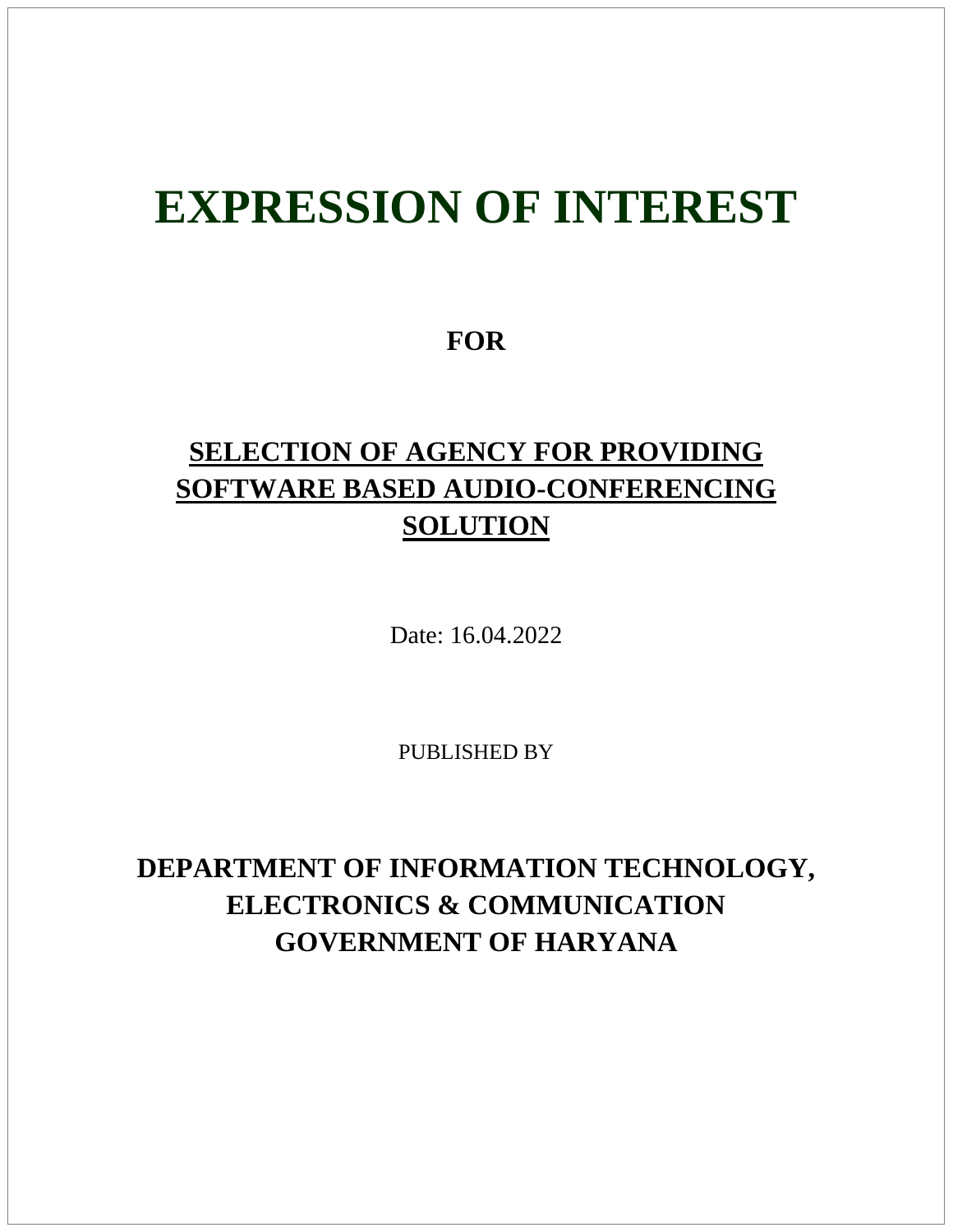## **Table of Contents**

| $\mathbf{3}$ . |  |
|----------------|--|
|                |  |
| 5.             |  |
| 5.1            |  |
| 5.2            |  |
| 6.             |  |
| 7.             |  |
| 7.1            |  |
| 7.2            |  |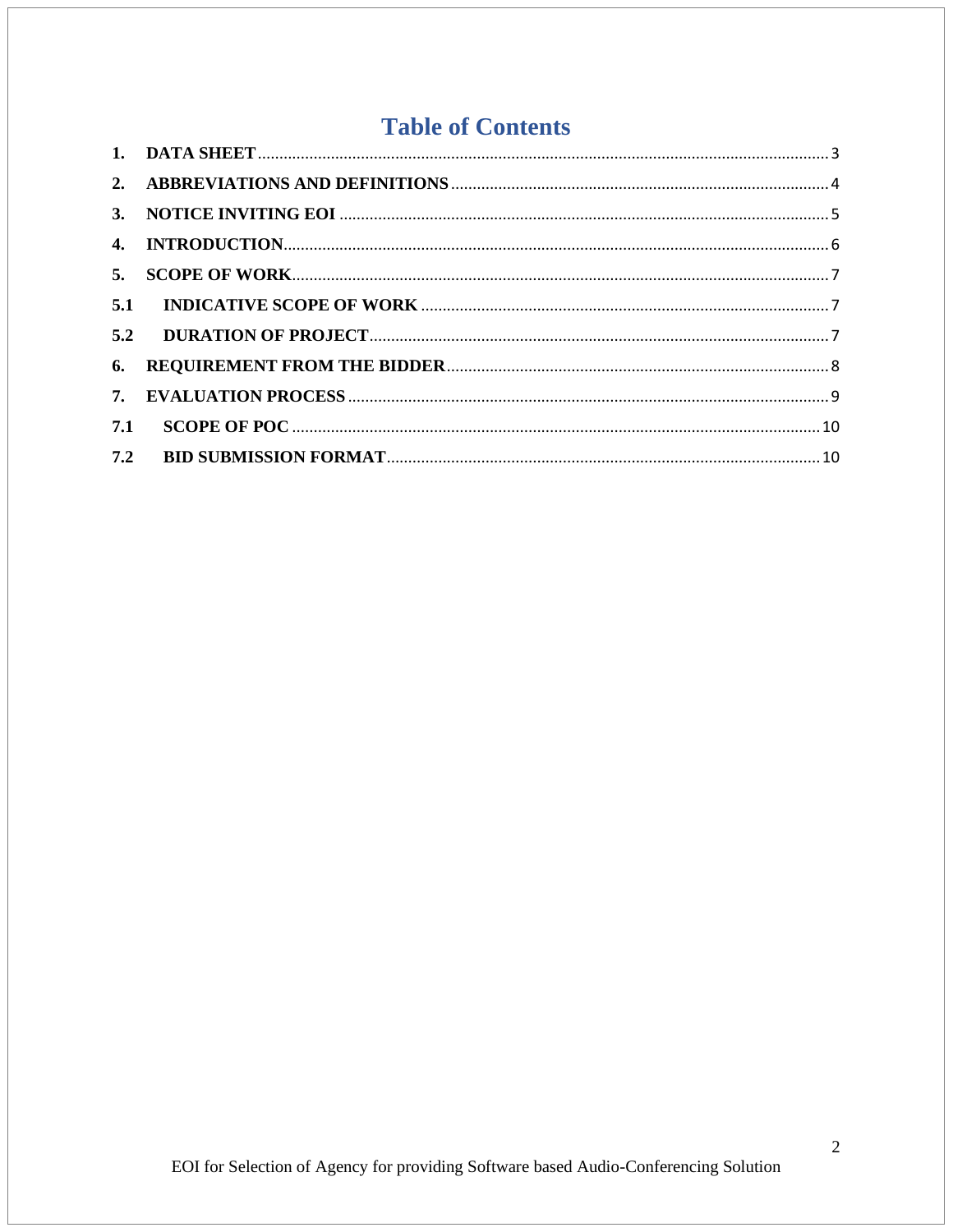# <span id="page-2-0"></span>**1. DATA SHEET**

The bids are invited under two-stage bid system i.e. Expression of Interest (EoI) followed by Request for Proposal (RFP) for engaging an agency for "**Supply, Installation, Testing, Commissioning & Maintenance of Digital Audio-Conferencing Solution**". The bids are to be submitted by the companies/agencies dealing in Audio-Conferencing Solutions, only through physical submission.

Sealed proposals addressed to O/o Head SeMT, DITECH, 4<sup>th</sup> Floor, SCO 109-110, Sector – 17 B, Chandigarh as per the schedule given below. EOI proposals must be received at the address specified below latest by **09-05-2022.**

| S.<br>No. | <b>Item</b>                                      | <b>Description</b>                                                                                                      |
|-----------|--------------------------------------------------|-------------------------------------------------------------------------------------------------------------------------|
| 1.        | EOI Inviting Authority & Address                 | Department of Information<br>Technology,<br>Electronics & Communication, Govt. of Haryana<br>(DITECH)                   |
| 2.        | Name of Work                                     | Selection of Agency for Supply, Installation,<br>Testing, Commissioning & Maintenance of<br>Audio-Conferencing Solution |
| 3.        | EOI Reference No.                                | Admn/347/2SIT/17329                                                                                                     |
| 4.        | Place of Execution                               | Haryana                                                                                                                 |
| 5.        | <b>EOI</b> Document Availability                 | Refer to https://haryanait.gov.in/                                                                                      |
| 6.        | Cost of EOI Document/ Application<br>fee         | INR 5000/-                                                                                                              |
| 7.        | <b>Starting Date of EOI</b>                      | 16-04-2022                                                                                                              |
| 8.        | <b>Presentation/POC Venue</b>                    | O/o Head SeMT, 4 <sup>th</sup> Floor, DITECH, SCO 109-<br>110, Sector $-17B$ , Chandigarh.                              |
| 9.        | Last date and time for submission of<br>proposal | 09-05-2022; 02:00 PM                                                                                                    |
| 10.       | Date and time for opening of<br>proposal         | 11-05-2022; 11:00 AM                                                                                                    |
| 11.       | Email address for communication                  | bhanu.pratap@semt.gov.in,<br>headsemt-hry@semt.gov.in;                                                                  |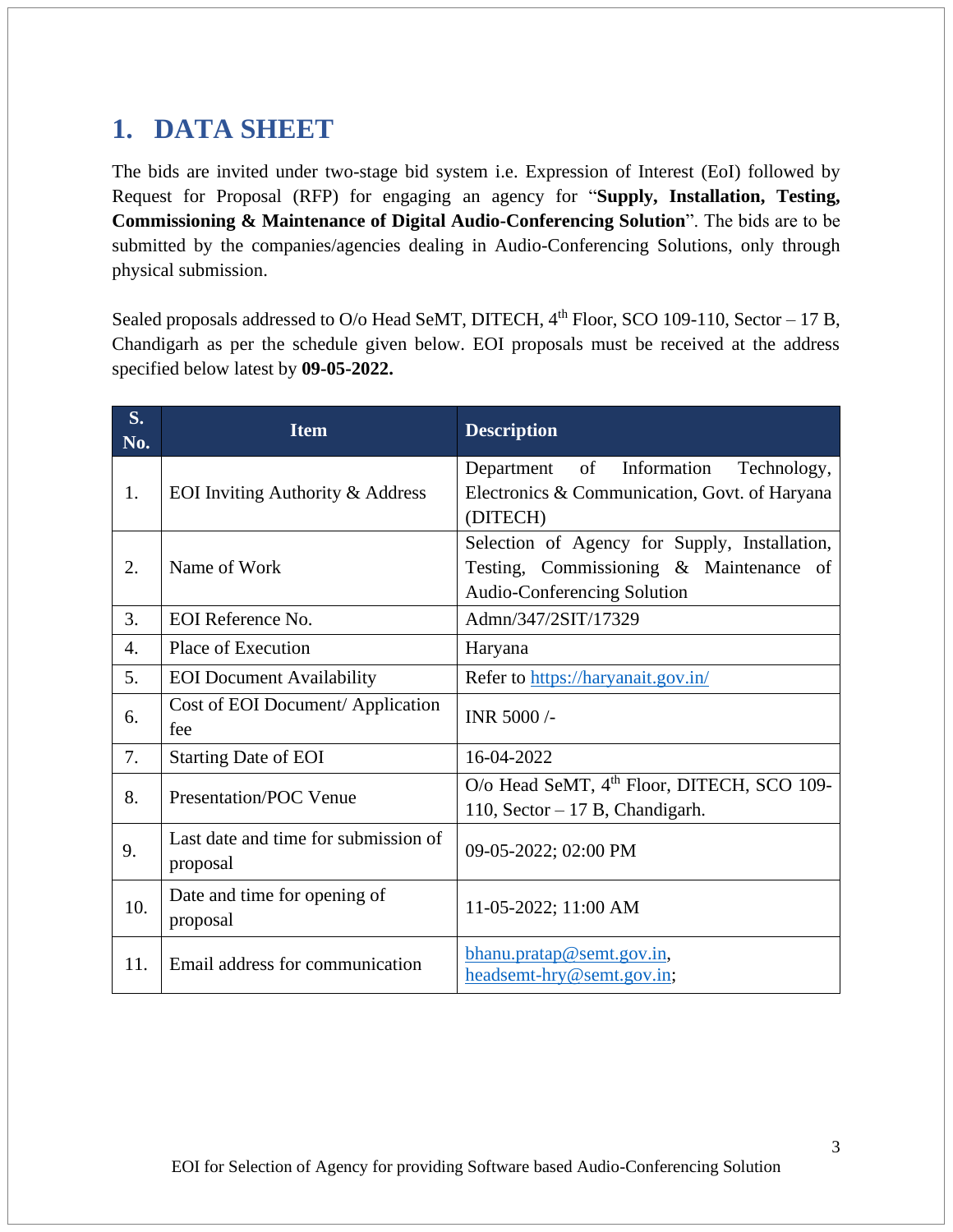# <span id="page-3-0"></span>**2. ABBREVIATIONS AND DEFINITIONS**

| S.<br>No.        | <b>Item</b>                                                                                                                         | <b>Description</b>                                                                                                                                                                                                                                                                                                                                                                                                                                                                                    |  |  |
|------------------|-------------------------------------------------------------------------------------------------------------------------------------|-------------------------------------------------------------------------------------------------------------------------------------------------------------------------------------------------------------------------------------------------------------------------------------------------------------------------------------------------------------------------------------------------------------------------------------------------------------------------------------------------------|--|--|
| 1.               | GoH                                                                                                                                 | Government of Haryana                                                                                                                                                                                                                                                                                                                                                                                                                                                                                 |  |  |
| 2.               | <b>DITECH</b>                                                                                                                       | Electronics<br>of<br>Information<br>Technology,<br>$\&$<br>Department<br>Communication, Haryana                                                                                                                                                                                                                                                                                                                                                                                                       |  |  |
| 3.               | <b>SeMT</b>                                                                                                                         | <b>State e Governance Mission Team</b>                                                                                                                                                                                                                                                                                                                                                                                                                                                                |  |  |
| $\overline{4}$ . | <b>INR</b>                                                                                                                          | <b>Indian National Rupees</b>                                                                                                                                                                                                                                                                                                                                                                                                                                                                         |  |  |
| 5.               | IT                                                                                                                                  | <b>Information Technology</b>                                                                                                                                                                                                                                                                                                                                                                                                                                                                         |  |  |
| 6.               | Expression of<br>Interest (EOI)                                                                                                     | This document and its annexure and any other documents<br>provided along with this EOI or issued during the course of the<br>selection of bidder, seeking a set of solution(s), services(s),<br>materials and/or any combination of them.                                                                                                                                                                                                                                                             |  |  |
| 7.               | VoIP                                                                                                                                | Voice over Internet Protocol                                                                                                                                                                                                                                                                                                                                                                                                                                                                          |  |  |
| 8.               | <b>POC</b>                                                                                                                          | Proof of Concept                                                                                                                                                                                                                                                                                                                                                                                                                                                                                      |  |  |
| 9.               | <b>SLA</b>                                                                                                                          | Service Level Agreement                                                                                                                                                                                                                                                                                                                                                                                                                                                                               |  |  |
| 10.              | Purchaser                                                                                                                           | <b>DITECH</b>                                                                                                                                                                                                                                                                                                                                                                                                                                                                                         |  |  |
| 11.              | Bidder (Agency/<br>Service Provider/<br>System Partner/<br>Software Vendor/IT<br>System Partner/<br>Implementation<br>Partner (IP)) | Any firm offering the solution(s), service(s) and for materials as<br>required in the EOI. The words Bidder/ Agency/ Service<br>Provider/ System Partner/ Vendor/ IT System Partner/<br>Implementation Partner (IP) when used in the pre-award period<br>shall be synonymous with parties bidding for this EOI, and<br>when used after award of the Contract shall mean the successful<br>party with whom DITECH signs the agreement for rendering of<br>services for implementation of this project. |  |  |
| 12.              | Authorized<br>Representative /<br>Competent<br>Authority                                                                            | Any person authorized by either of the parties i.e. Bidder and<br>DITECH.                                                                                                                                                                                                                                                                                                                                                                                                                             |  |  |
| 13.              | <b>RFP</b>                                                                                                                          | <b>Request for Proposal</b>                                                                                                                                                                                                                                                                                                                                                                                                                                                                           |  |  |
| 14.              | <b>TOR</b>                                                                                                                          | <b>Terms of Reference</b>                                                                                                                                                                                                                                                                                                                                                                                                                                                                             |  |  |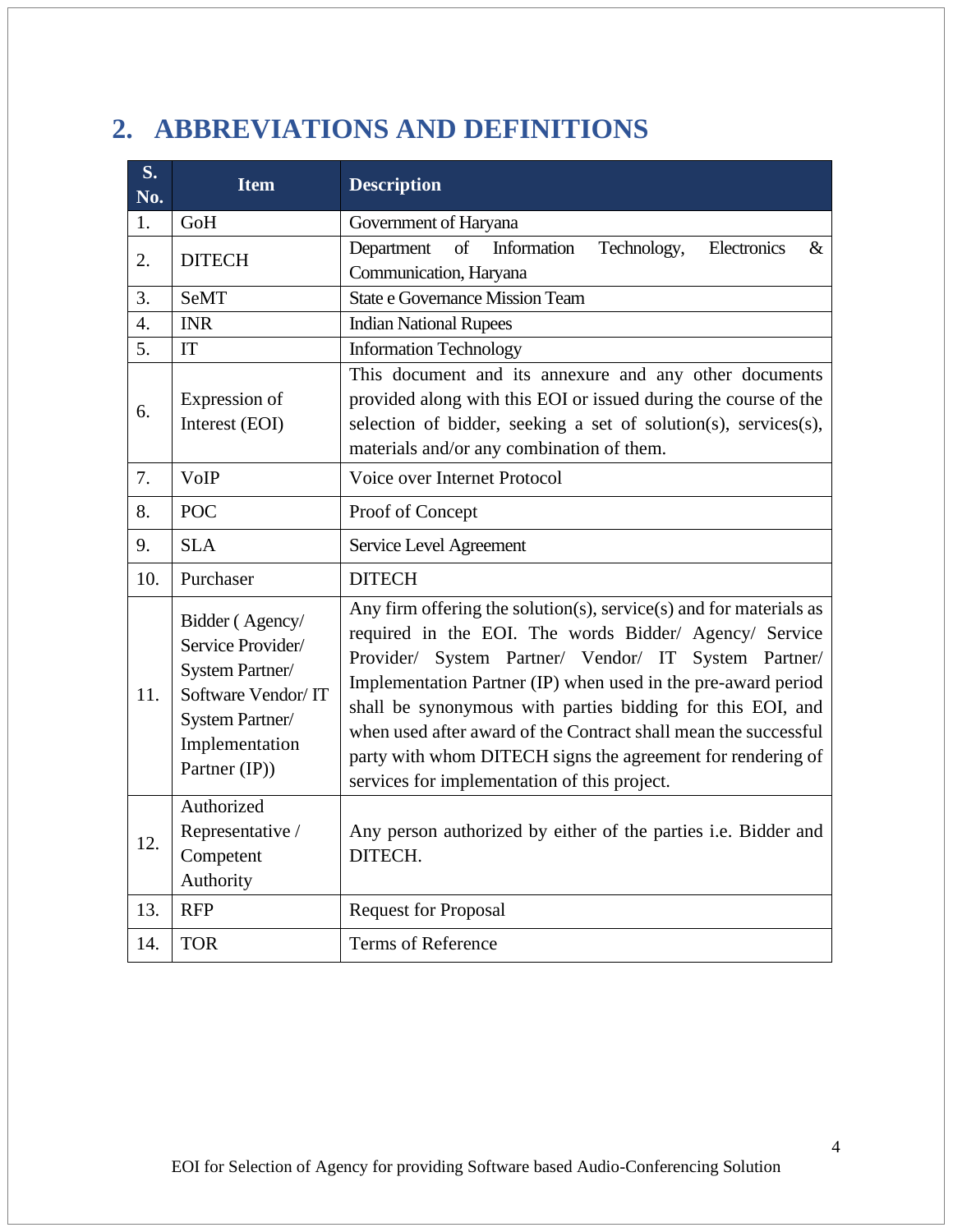## <span id="page-4-0"></span>**3. NOTICE INVITING EOI**

- a) Department of Information Technology, Electronics & Communication (hereinafter called Purchaser) invites Expression of Interest from prospective Companies/ Agencies/Organizations (hereinafter called bidder for the remainder of this document) desirous of and having proven track record of providing "**Supply, Installation, Testing, Commissioning & Maintenance of Digital Audio-Conferencing Solution".**
- b) The successful Bidder will carry out the scope of work in accordance with the specifications provided in a detailed Request for Proposal (RFP) document which will be brought out later in the  $2<sup>nd</sup>$  stage by the Purchaser. Purchaser now seeks EOI from Bidders for Supply, Installation, Testing, Commissioning & Maintenance of Audio-Conferencing Solution.
- c) Interested bidder who possess the similar experience may furnish their Expression of Interest (EoI) with all the necessary documents in a sealed cover along with the covering letter duly signed by an authorized signatory and a Bid Security fee of Rs. 5,000/- (Rs. Five Thousand Only) through a crossed demand draft / banker's cheque drawn in favor of "Society for Information Technology Initiative Fund for e-Governance" from any commercial bank and payable at Chandigarh.
- d) The EOI submitted by fax / e-mail etc shall not be considered. Purchaser shall not be responsible for any postal delay or non-receipt / non delivery of the documents. No further correspondence on the subject will be entertained.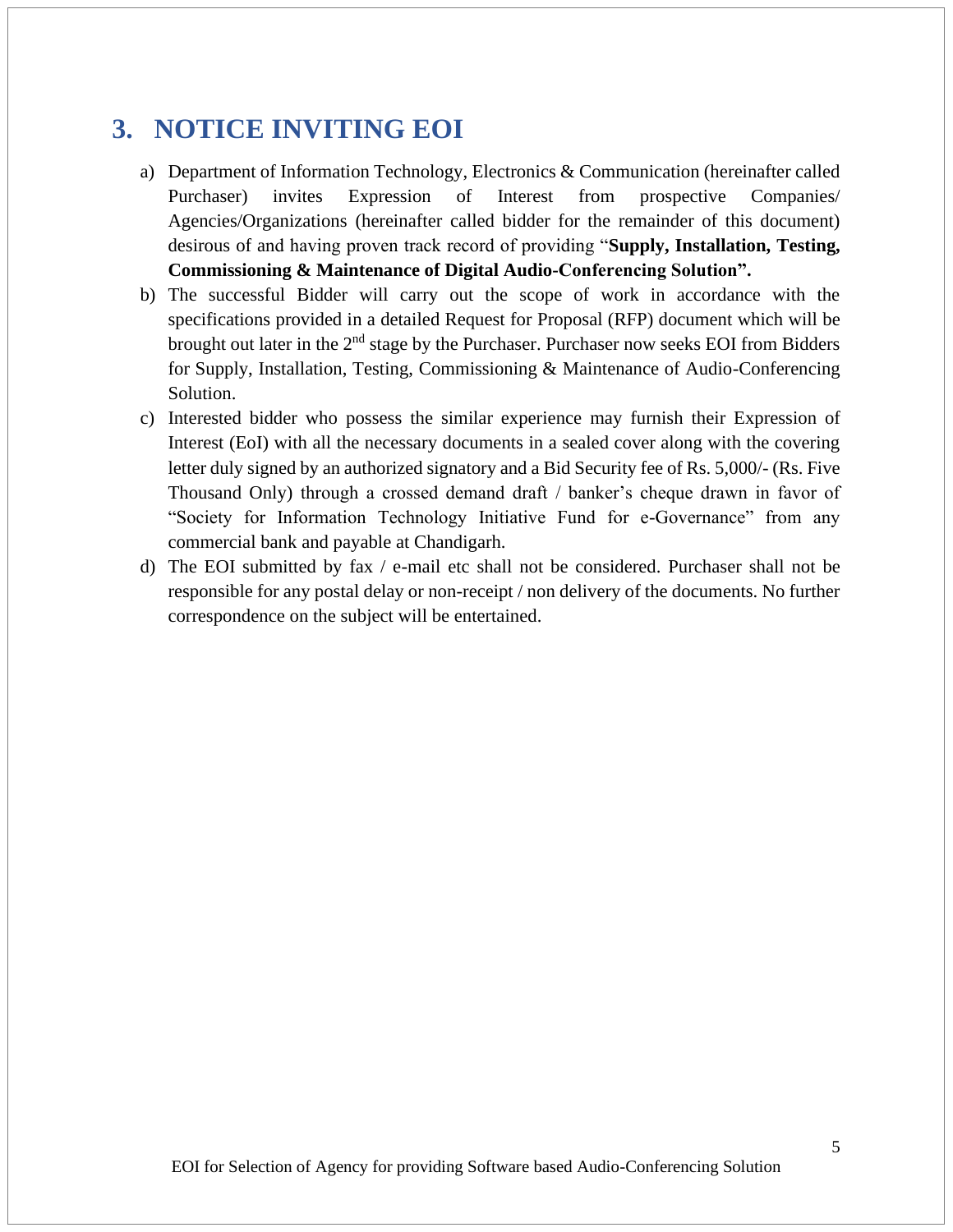### <span id="page-5-0"></span>**4. INTRODUCTION**

IT (Information Technology) has made revolutionary changes around the world. Over the last few years, the IT industry has grown at a remarkable pace covering most aspects of computing and technology. The success of Indian Firms & professionals in IT arena has been spectacular and with abundant pool of IT talent, connectivity and wide infrastructure, Haryana has emerged as a leader in utilizing its IT skills.

The Haryana State government has been a key driver for increased adoption of IT-based products and IT enabled services in Public like Government to Government (G2G) services, Government to Citizen (G2C) Services, Healthcare, Education and financial services, etc. Such initiatives have enabled increased IT adoption in the state through sectoral reforms and adopt Digital India program which have led to creation of large-scale IT infrastructure with corporate / private participation.

Governments never stops and in the time of uncertainty and threat of public health to each citizen by pandemic, its work increases. Citizen dependency on government also increases and every citizen is looking towards government in this situation. Presently Video Conferencing solutions are widely being used however, when it comes to calling feature phones, the VC solutions lose their importance.

There is a need of having an Audio-conferencing solution with web interface to manage the callers which shall be used by State government offices for seamless audio communication between various stakeholders like government officials, government officers or citizens etc. The solution is expected to connect the intended list of users (callers) by means of an audio bridge and multiple connections (say approx. 1-2 thousand) are connected by way of one-way communication. The 2-way communication with the intended users be opened/ closed by means of the web interface/ solution interface with a queue management mechanism. The 2-way communication can also be opened for one or multiple users at the same time. The solution is also expected to cater the requirement in case any user drops the call due to any unavoidable reason, he or she should be allowed to reconnect/rejoin the conference call by self-dialing the conference number.

The purpose of this Expression of Interest (EoI) is to seek the services of a reputed Company/ Agency/Organization having proven track record of providing Software Based Audio Conferencing Solution i.e. "**Supply, Installation, Testing, Commissioning & Maintenance of Audio Conferencing Solution**" required by the purchaser i.e. "Department of Information Technology, Electronics & Communication (DITECH)"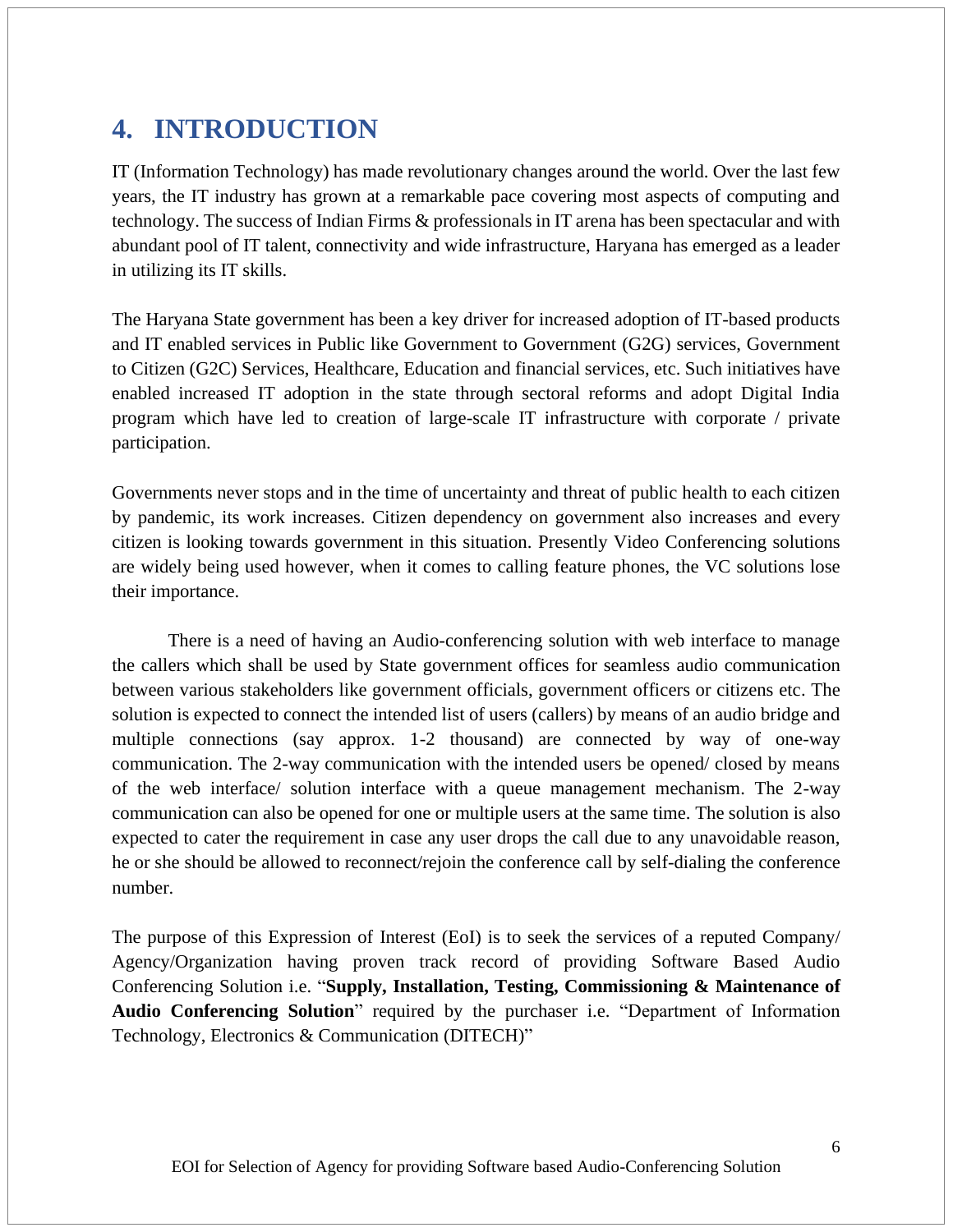# <span id="page-6-0"></span>**5. SCOPE OF WORK**

#### **5.1 INDICATIVE SCOPE OF WORK**

<span id="page-6-1"></span>DITECH intends to engage leading IT/ ITeS Companies/ Agencies/ Organizations (Bidder) having industry recognized credentials in the field of **"Supply, Installation, Testing, Commissioning & Maintenance of Digital Audio-Conferencing Solution".** The purchaser intends to install an interactive audio-conferencing solution that enables large number of stakeholders to join simultaneously (in thousands) with following desired set of features in the solution;

| i.    | Calls that work on both smart/feature-smartphones by operating through standard cellular       |  |  |
|-------|------------------------------------------------------------------------------------------------|--|--|
|       | networks                                                                                       |  |  |
| ii.   | One-way audio speech broadcast                                                                 |  |  |
| iii.  | Providing "queue" mechanism at the web interface for the users connected in the call for       |  |  |
|       | asking a query/ question i.e. request for 2-way communication/ interaction with the            |  |  |
|       | speaker                                                                                        |  |  |
| iv.   | 2-way interaction can be allowed with one, few or all the users simultaneously through         |  |  |
|       | web interface                                                                                  |  |  |
| V.    | Recording Feature with controls like mute any or few or all participants through web           |  |  |
|       | interface                                                                                      |  |  |
| vi.   | Solution to accept a list of numbers to be called in acceptable formats like excel to initiate |  |  |
|       | call to the list simultaneously.                                                               |  |  |
| vii.  | Quick access audio meeting controls like start audio meeting, mute line, switch to your        |  |  |
|       | choice of audio                                                                                |  |  |
| viii. | Keypad Functionality to trigger some events at the web solution level say; requesting to       |  |  |
|       | speak, or raising hand etc.                                                                    |  |  |
| ix.   | Scheduling Audio Conferencing at preset time and feature to play recorded audio as well        |  |  |
| X.    | VoIP Support (Optional)                                                                        |  |  |

#### **5.2 DURATION OF PROJECT**

<span id="page-6-2"></span>Duration of the project shall be for a period of one year and can be extended on mutually agreed terms & conditions and performance of the partner company for a further period of one year on same terms & conditions.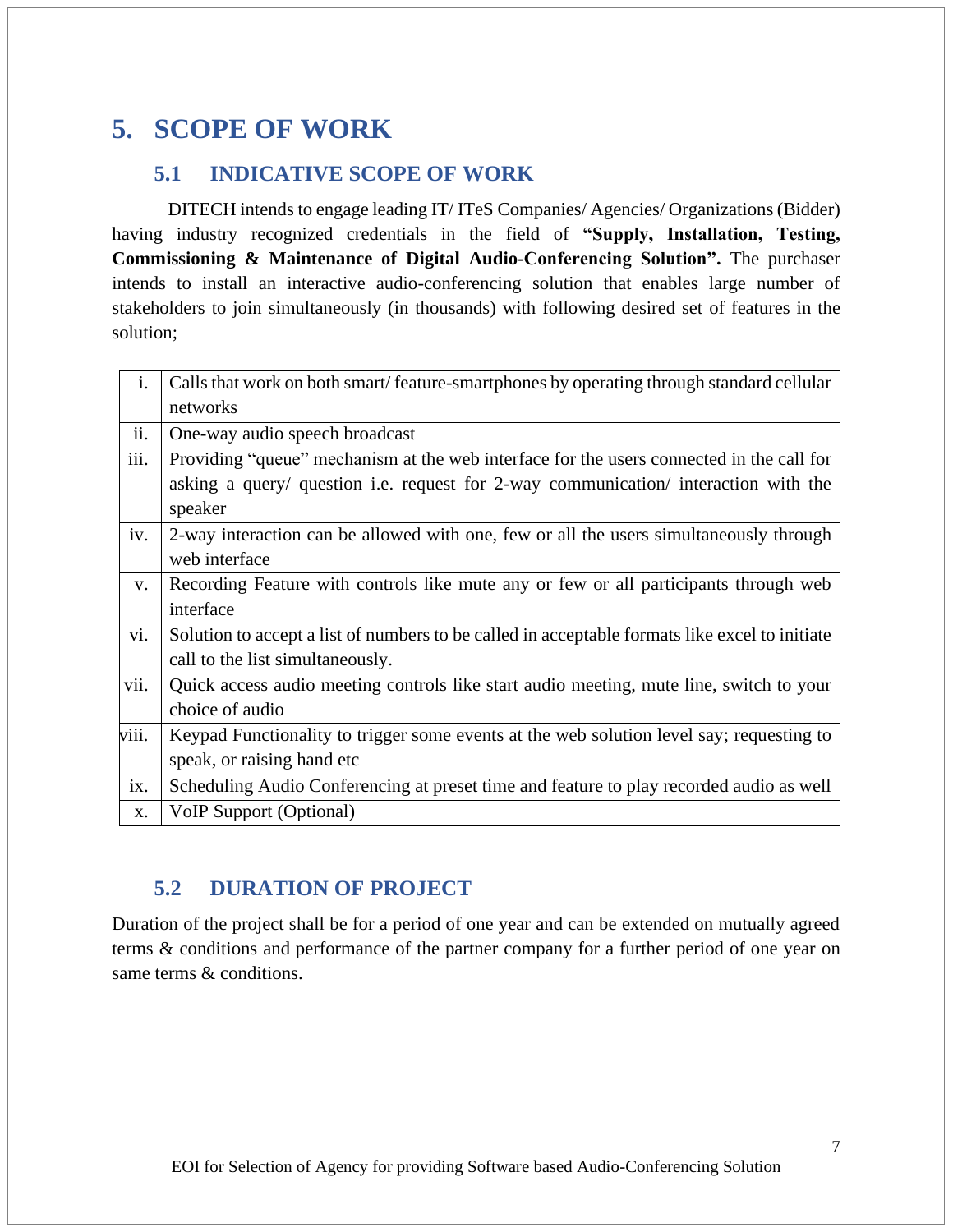# <span id="page-7-0"></span>**6. REQUIREMENT FROM THE BIDDER**

Any Bidder submitting their response against this EOI shall be mandatorily required to submit the following documents:

| #  | <b>Document Type</b>                                                                                                                                                                                            |
|----|-----------------------------------------------------------------------------------------------------------------------------------------------------------------------------------------------------------------|
| 1. | Bidder should be a legal entity and the copy of Certificate of incorporation and<br>Partnership/Deed/Incorporation Document & LLP Agreement to be provided                                                      |
| 2. | Certificate by Company Secretary of the bidder's organization that certifies that the said<br>company is operating for the last three years.                                                                    |
| 3. | The company/firm shall have experience of providing similar projects to Central Govt./<br>State Govt./ PSUs/ Govt. bodies/Large Enterprises in India/ Overseas. Copy of Work<br>Order/Contract can be provided. |
| 4. | Self-certification by the authorized signatory with clear declaration of number of full time<br>IT/ITeS resources on its pay roll                                                                               |

#### **Note:**

- a) The bidder should submit all the relevant documents as stated above. In case of nonsubmission of any of the above, the applicant shall be liable to be disqualified without any notice and the application or proposal of the applicant may not be processed further.
- b) The endeavour of this  $EOI/I^{st}$  Stage is to have serious Bidders, who can help the Purchaser in conceptualization of scope of work & other areas of the RFP for procurement of SI/Vendor
- c) Bidder should illustrate industry exposure and experience in the field of required specialization(s).
- d) Bidder should demonstrate their ability to execute such projects in a fast, effective and professional manner.
- e) Bidder should have the ability to analyze industry/ technology trends and incorporate proven technologies into practice.
- f) Bidder should have lawful possession of all commercial/ standard hardware and software tools applicable in different areas of their specialization.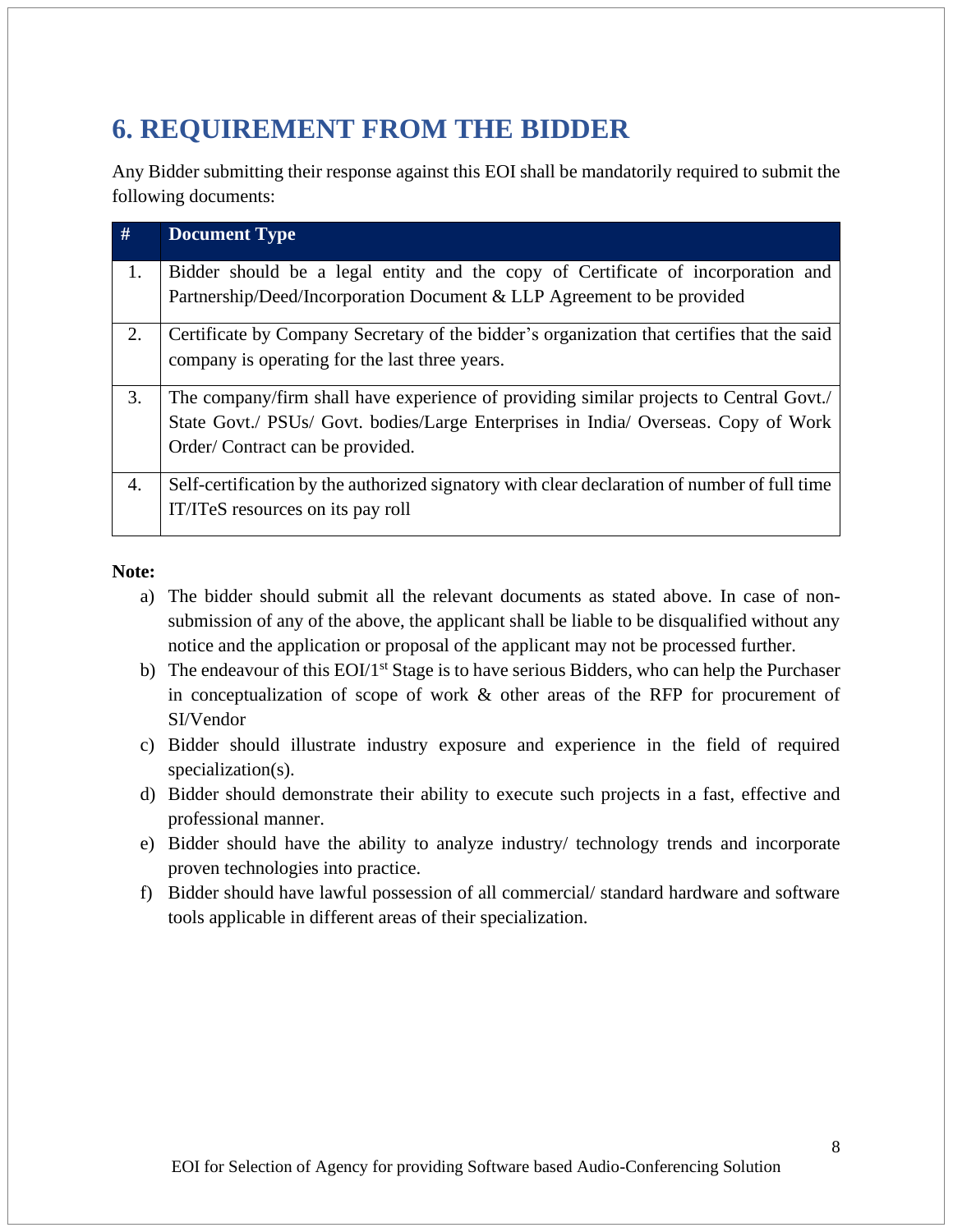# <span id="page-8-0"></span>**7. EVALUATION PROCESS**

- 1) All bidders need to submit the desired documents as prescribed in this document. Screening of EOIs shall be carried out as per the verification of testimonials submitted.
- 2) Any attempt by a bidder to influence the bid evaluation process may result in the rejection of its EOI proposal.
- 3) Purchaser will constitute a committee to evaluate the responses of the Bidders in response to this EOI document (Technical Evaluation Committee).
- 4) The Technical Evaluation Committee constituted by the Purchaser shall evaluate the responses to the EOI and all the documentary evidence. Inability to submit requisite documents, may lead to rejection of the Bidder's EOI proposal.
- 5) The decision of the Technical Evaluation Committee in the evaluation of responses to the EOI shall be final. No correspondence will be entertained outside the evaluation process conducted by the Technical Evaluation Committee.
- 6) The Technical Evaluation Committee may ask for a meeting with the bidders to evaluate its suitability for the assignment
- 7) Each bidder shall have to mandatorily participate in the presentation to a selection committee show-casing their proposals based on the scope of work as mentioned above. Presentation shall be made maximum of 15 minutes and to be examined by the Technical Evaluation Committee, appointed by Purchaser.
- 8) Each bidder shall have to mandatorily participate in the **Proof of Concept (PoC) demonstration** based on the scope of work. PoC demonstration shall be made maximum of 45 minutes only and to be examined by the Technical Evaluation Committee appointed by Purchaser.
- 9) Bidders shall demonstrate a minimum of 2 case studies from their past experience. Results and output from PoC demonstration shall form as inputs and used while finalization of the RFP/TOR
- 10) EOI will be evaluated for short listing inter alia based on their past experience of handling similar type of projects, strength of their manpower resources, POC and presentation/ proposal to the selection committee whose decision will be final.
- 11) Purchaser will take up references and reserves the right to pay due heed to the company's performance elsewhere and any experience with purchaser
- 12) Presentation should include detailed work plan / implementation plan alongwith following points;
	- i. Approach & methodology
	- ii. Understanding of scope
	- iii. Proposed Solution: The bidder may demonstrate following type of solutions
		- a. **Software as a Service:** End to end Audio-Conferencing solution inclusive of 3 years' comprehensive warranty along with O&M support.
		- b. **Software as a Solution:** Deploy Audio-Conferencing solution only and further to be managed by the Purchaser.

EOI for Selection of Agency for providing Software based Audio-Conferencing Solution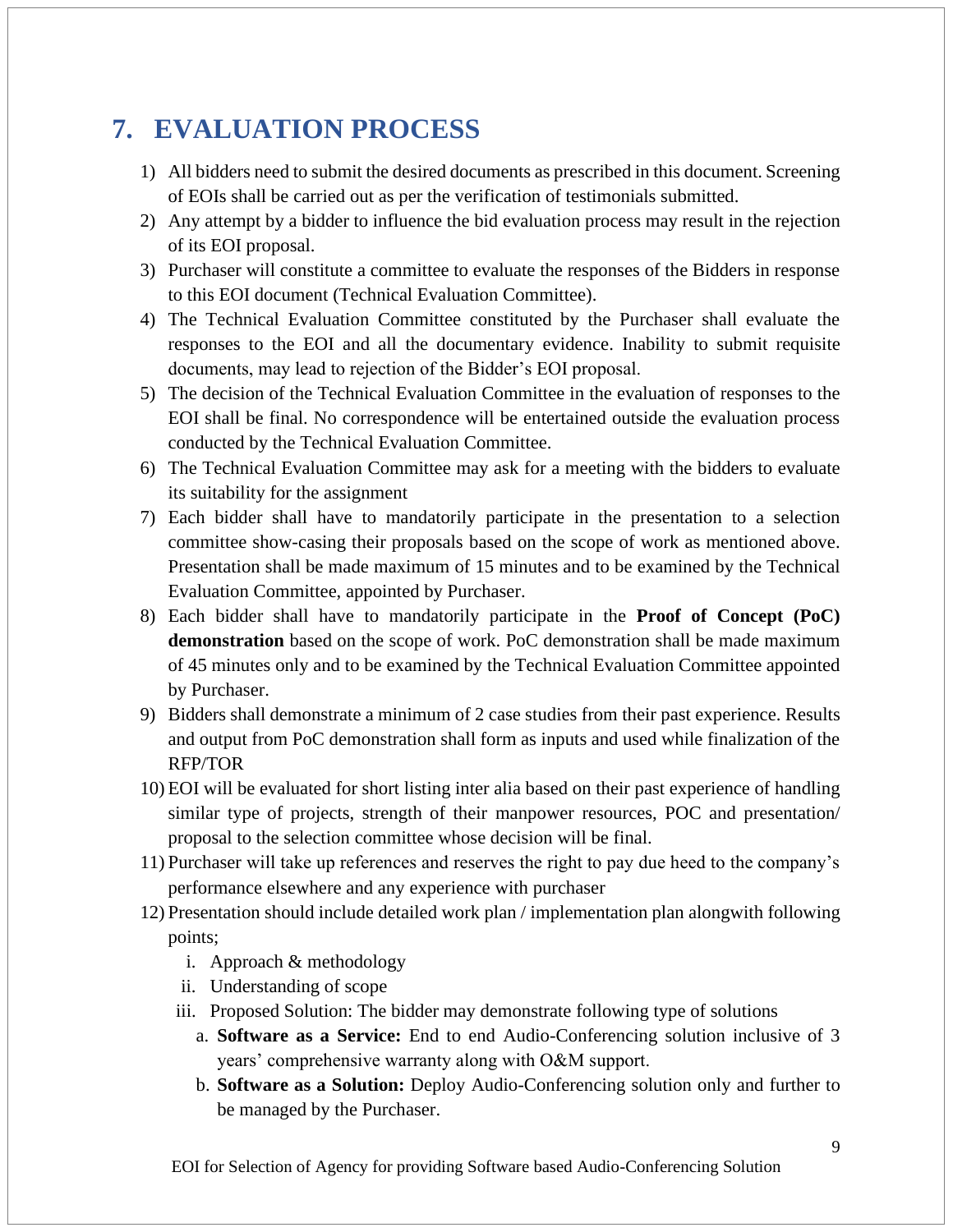- iv. System architecture
- v. Redundancy & scalability
- vi. Security
- vii. SLA
- viii. Implementation Plan
- ix. Risk & challenges
- x. Technical features offered beyond requirements
- 13) The evaluation committee of purchaser shall call only the competent bidders for negotiations post Presentation, PoC and final evaluation
- 14) Preference will be given to the company having prior experience in respective field of specialization for any Central/ State Govt./Govt. Autonomous bodies/ Large Enterprises

#### <span id="page-9-0"></span>**7.1SCOPE OF POC**

- a) PoC for purpose of this EOI is defined as demonstration of capabilities for **Software based Interactive audio-conferencing solution** to prove the idea and feasibility as envisioned by the Purchaser.
- b) The demonstration could be done using a part of an existing solution and should provide a representative solution through a relatively small number of users acting in business roles to satisfy various aspects of the requirements.
- c) Bidder shall bear the cost associated with demonstrating the PoC.
- d) PoC shall be demonstrated in the Hindi or English language
- e) Bidders can demonstrate value added features and functionalities as part of their solution, which may be taken note of and included in the RFP which shall be released later by the Purchaser.

#### <span id="page-9-1"></span>**7.2BID SUBMISSION FORMAT**

The entire proposal shall be strictly as per the formats specified in this EOI and any deviation may result in the rejection of the Bidder's EOI proposal.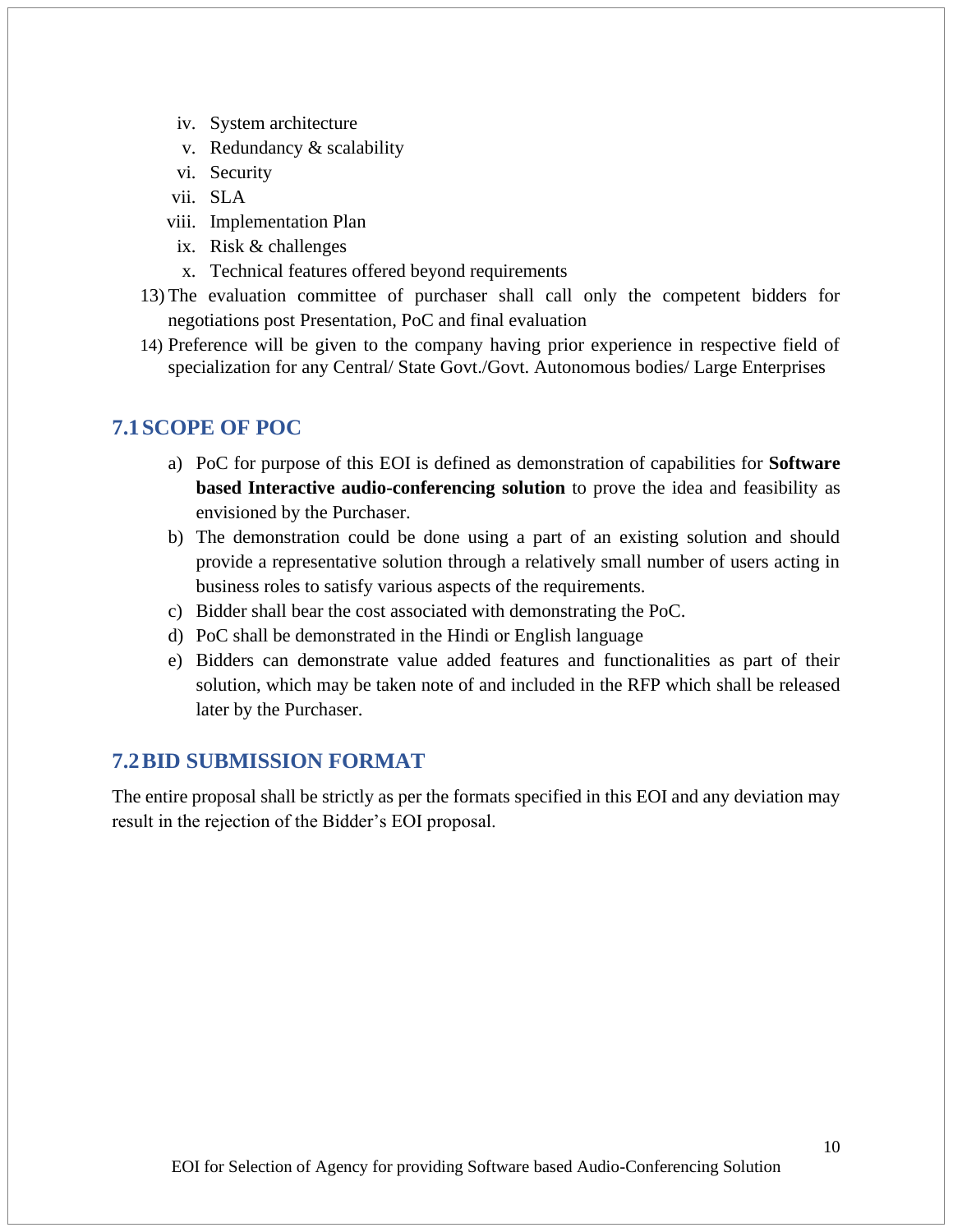#### **Appendix I: Bid submission forms**

The Bidders are expected to respond to the EOI by providing all the required documents as mentioned in this EOI. Proposal shall comprise of following forms:

Form 1: Covering letter with correspondence details Form 2: Details of the Bidder's operations and IT implementation business **Form 3: Compliance sheet**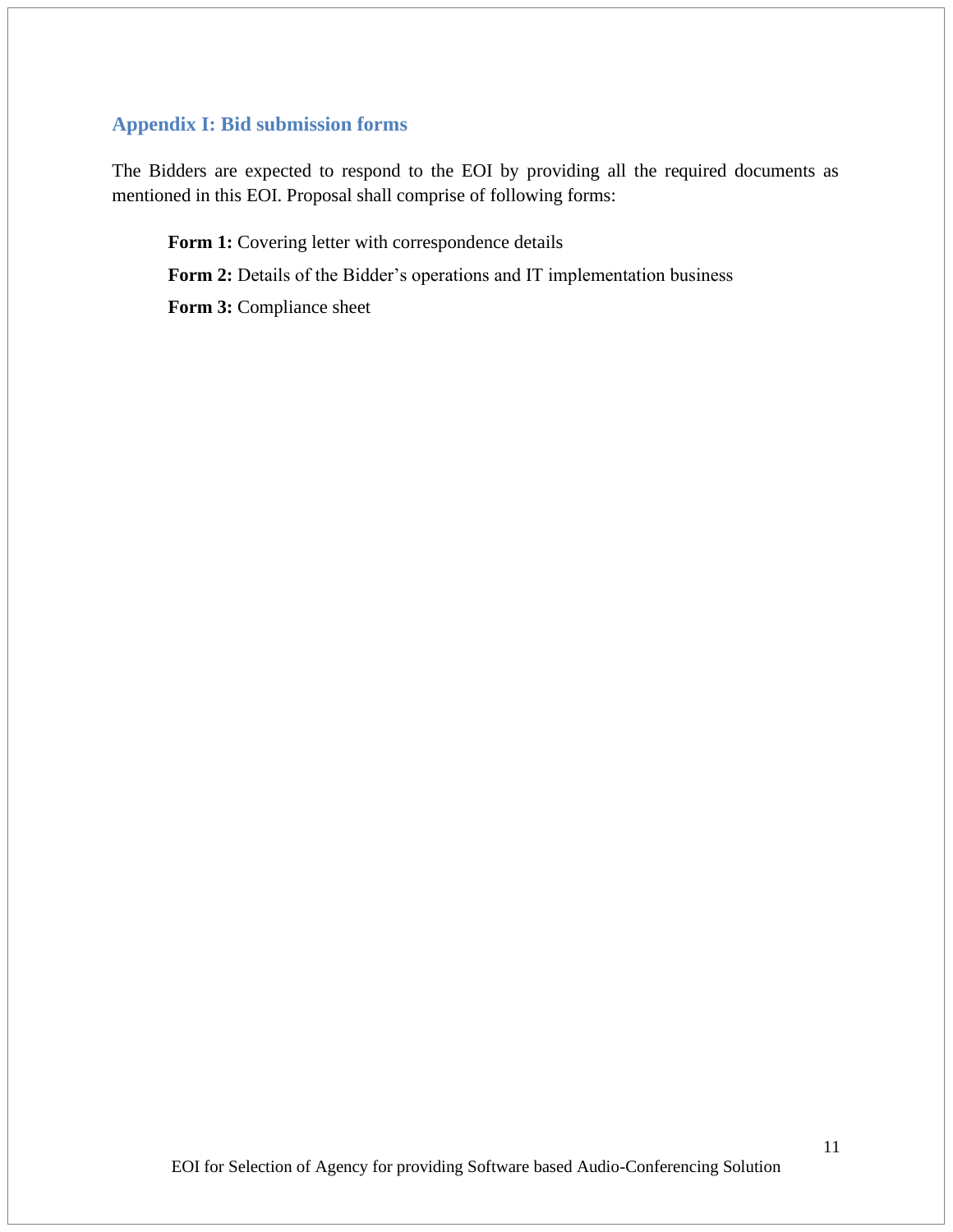#### **Form 1: Covering letter with correspondence details**

<Location, Date>

To

Additional Chief Secretary, Department of Information Technology, Electronics & Communication Haryana (DITECH), Haryana Civil Secretariat, Sector-1, Chandigarh-160001

Dear Sir,

We, the undersigned, offer to provide **"Supply, Installation, Testing, Commissioning & Maintenance of Digital Audio-Conferencing Solution"**

Our correspondence details with regard to this EOI are:

| #                       | <b>Information</b>                                      | <b>Details</b> |
|-------------------------|---------------------------------------------------------|----------------|
| 1                       | Name of the Contact Person                              |                |
|                         |                                                         |                |
| 2                       | Address of the Contact Person                           |                |
| 3                       | Name, designation and contact, address of the person to |                |
|                         | whom, all references shall be made, regarding this EOI. |                |
| $\overline{\mathbf{4}}$ | Telephone number of the Contact Person.                 |                |
| 5                       | Mobile number of the Contact Person                     |                |
| 6                       | Fax number of the Contact Person                        |                |
| 7                       | Email ID of the Contact Person                          |                |
| 8                       | Corporate website URL                                   |                |

We are hereby submitting our Expression of Interest (EOI) in printed format. We understand you are not bound to accept any proposal you receive.

We understand and agree to comply that on verification, if any of the information provided here is found to be misleading the EOI process or unduly favours our company in the short-listing process, we are liable to be dismissed from the selection process or termination of the resultant contract during the project.

We hereby declare that our proposal submitted in response to this EOI is made in good faith and the information contained is true and correct to the best of our knowledge and belief.

For and on behalf of <<Legal name of bidding entity>>

<<Authorised Signatory's signature affixed with corporate seal>> Name: <<Insert Name of Contact>> Title: <<Insert Name of Contact>>

Signature: <<Insert Signature>>

EOI for Selection of Agency for providing Software based Audio-Conferencing Solution